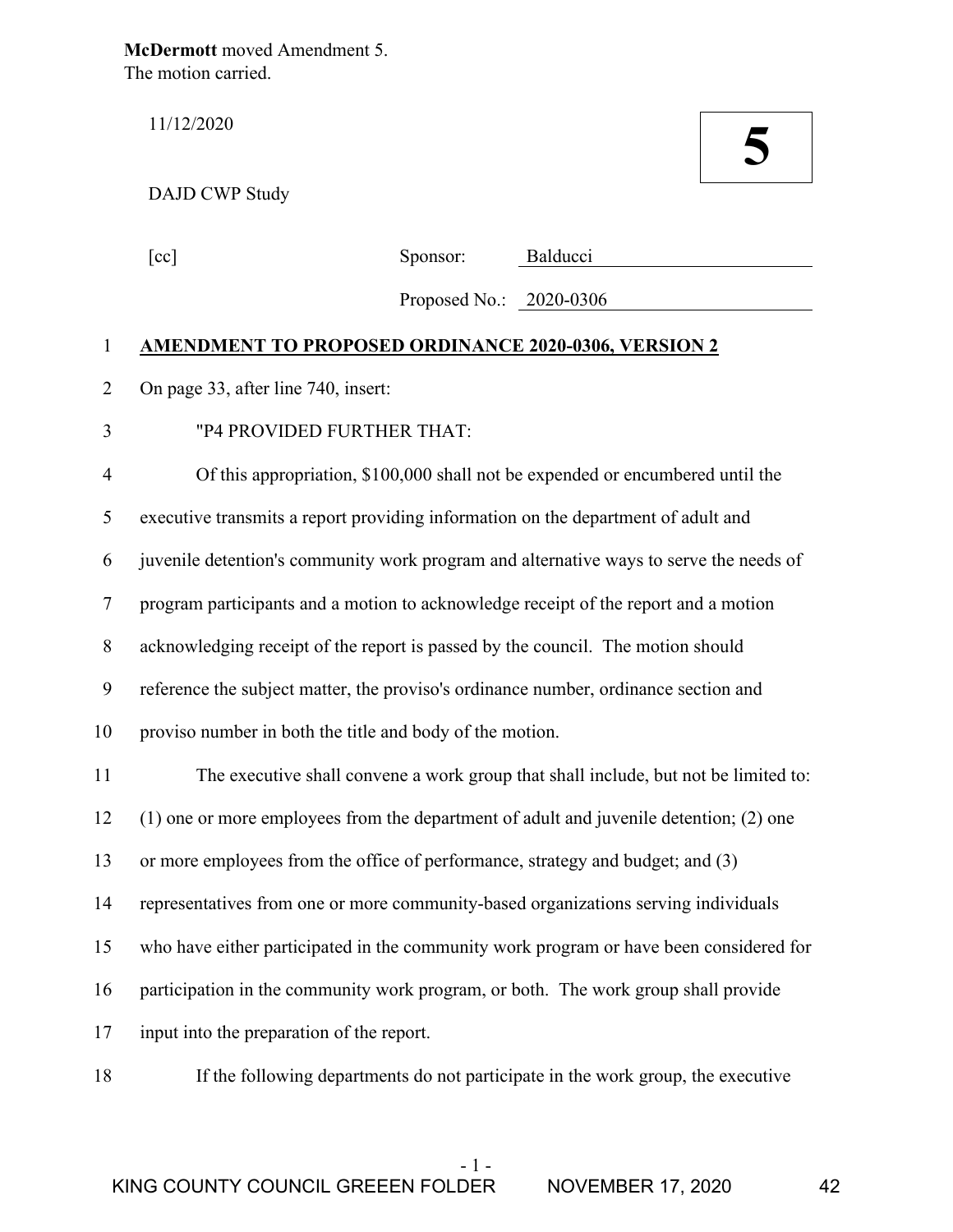| 19 | should consult with each of the following, or designee, before finalization of the report:    |
|----|-----------------------------------------------------------------------------------------------|
| 20 | $(1)$ the district court chief judge; $(2)$ the prosecuting attorney; $(3)$ the department of |
| 21 | public defense director; and (4) the department of community and human services               |
| 22 | director.                                                                                     |
| 23 | The report shall include, but not be limited to, the following:                               |
| 24 | A. A review of the legal restrictions, under state statute and county code, on who            |
| 25 | can participate in a community work program, either as an alternative to secure detention     |
| 26 | or for the mitigation of legal financial obligations;                                         |
| 27 | B. Annual data from January 1, 2017, through December 31, 2019, identifying                   |
| 28 | the number of unique participants placed in a community work program, the criminal            |
| 29 | charges filed against or criminal conviction of each participant at the time of placement,    |
| 30 | the court making the placement, the number of community work program hours assigned,          |
| 31 | whether the participant was placed on community work program pretrial or                      |
| 32 | postadjudication and the number of participants who successfully completed the program;       |
| 33 | C. Financial data for the community work program showing all program                          |
| 34 | expenditures and revenues, including a list of entities purchasing community work crew        |
| 35 | services, for January 1, 2017, through December 31, 2019;                                     |
| 36 | D. A list and description of potential alternative program options considered by              |
| 37 | the work group, including reestablishment of the pre-coronavirus disease 2019                 |
| 38 | community work program and other options under the direction of the department of             |
| 39 | adult and juvenile detention, another county department or agency or a community-based        |
| 40 | provider; and                                                                                 |
| 41 | E. An assessment of the potential options developed by the work group including               |

- 2 -

KING COUNTY COUNCIL GREEEN FOLDER NOVEMBER 17, 2020 43